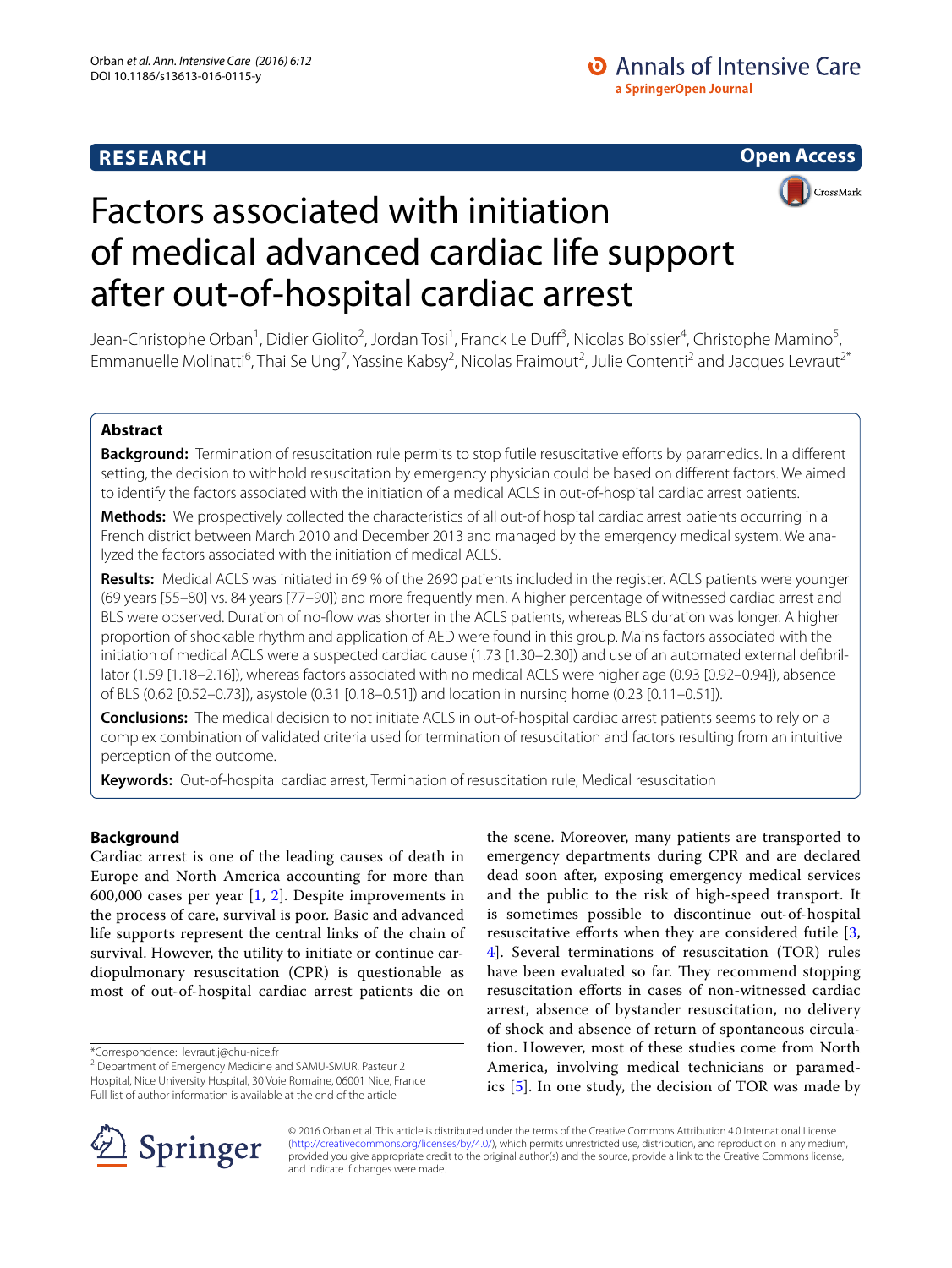an emergency physician via an online medical control based on the emergency medical services [[6\]](#page-4-5). Interestingly, the rates of TOR were significantly different across the bases involved in this study. This reflects the absence of criteria or guidelines to help physicians in this situation as TOR rules are only validated in their original setting [\[7](#page-4-6)].

In France, pre-hospital management of emergencies such as out-of-hospital cardiac arrest is a two-tiered system. Indeed, rescuers give first-line basic life support (BLS) and can apply automatic external defibrillator (AED). Next, advanced cardiac life support (ACLS) is delivered by physicians from the SAMU system (the emergency medical service regulation center) who are sent on the field after medical dispatching by a call center. Unlike the paramedics in the North American system, physicians in the field can take into account different parameters in their decision to withdraw resuscitation. Therefore, it seems that in addition to consensual TOR criteria, different factors influence the medical decision such as the patient's age, medical condition, or duration of cardiac arrest [[8\]](#page-4-7).

The aim of our study was to evaluate the factors associated with the initiation of a medical advanced cardiac life support in out-of-hospital cardiac arrest patients.

#### **Methods**

#### **Study setting**

The "Registre Arrêt Cardiaque 06" (registry of cardiac arrest 06) covers the Alpes-Maritimes County (Nice and its surroundings in the south of France) with a population of 1.1 millions and a surface area of 4299 km<sup>2</sup>. Population densities are highly variable corresponding to urban, suburban and rural areas.

French emergency medical services consist of twotiered system coordinated by the SAMU system. Firemen located in many proximal fire stations give BLS; they are authorized to use AED. Emergency medicine physicians stationed in bases located in hospitals and fire stations provide ACLS. In case of out-of-hospital cardiac arrest, the dispatching center sends the closest BLS provider and simultaneously an emergency medicine physician supervised by the SAMU system. As medical bases are more distant than local fire stations, firemen arrive often first on scene and immediately start BLS. The BLS and ACLS providers follow ILCOR guidelines during resuscitation [[7\]](#page-4-6).

#### **Data collection**

All emergency physicians involved in the pre-hospital care system entered prospectively in an electronic database the report of each intervention for out-of-hospital cardiac arrest. Variables collected were: age, sex, location,

duration of no-flow, presence of bystander, duration of low-flow before arrival of the physician defined as BLS, presumed cause of cardiac arrest, first recorded rhythm and use of automated external defibrillator. The admission to hospital after a sustained return of spontaneous circulation and outcome at discharge were obtained. To ensure the completeness and validity of the data, 4 physicians checked weekly the match between the medical dispatch software and the database of the study. In case of missing or evidently erroneous data, they contacted directly the physician in charge for updating or correcting the database.

#### **Patient population**

For the purpose of this study, we included a population of out-of-hospital cardiac arrest patients aged >18 years and presenting the following criteria: no obvious signs of death (rigor mortis), presumed duration of no-flow <1 h and Abbreviated Injury Scale (AIS) <6 in case of trauma. The study was approved as a medical assessment registry without request for patient consent.

#### **Statistical analysis**

Demographic characteristics of patients were summarized with basic statistical analyses including median and IQR for continuous variables and number and percentage for categorical variables. According to ACLS initiation, patients were dichotomized in "ACLS" (ACLS initiated by an emergency physician) and "no-ACLS" (absence of initiation of ACLS by an emergency physician). Mann– Whitney tests were used for univariate comparisons for continuous variables, while Chi-square tests were used for univariate comparisons of categorical variables. We used a stepwise logistic regression to estimate the odds ratios and 95 % CI to determine the association between the selected factors and initiation of ACLS. For model building, we introduced selected variables from univariate analysis with  $p < 0.2$ .

We considered  $p < 0.05$  as statistically significant. All analyses were performed using XLSTAT version 2013.2.01 (Addinsoft, New York, NY).

#### **Results**

Between March 2010 and December 2013, 3529 out-ofhospital cardiac arrests were prospectively entered in the registry. After excluding patients <18 years, cardiac arrest with  $AIS = 6$ , obvious signs of death and no-flow time superior to 1 h, data of 2690 patients were analyzed (Fig. [1\)](#page-2-0). In the study population, medical ACLS was started in 1865 patients whereas medical resuscitation was not attempted in 825 patients. ACLS patients were younger (69 years [IQR 55–80] vs. 84 years [IQR 77–90]; *p* < 0.01) and more frequently men (69 % [95 % CI 67–71]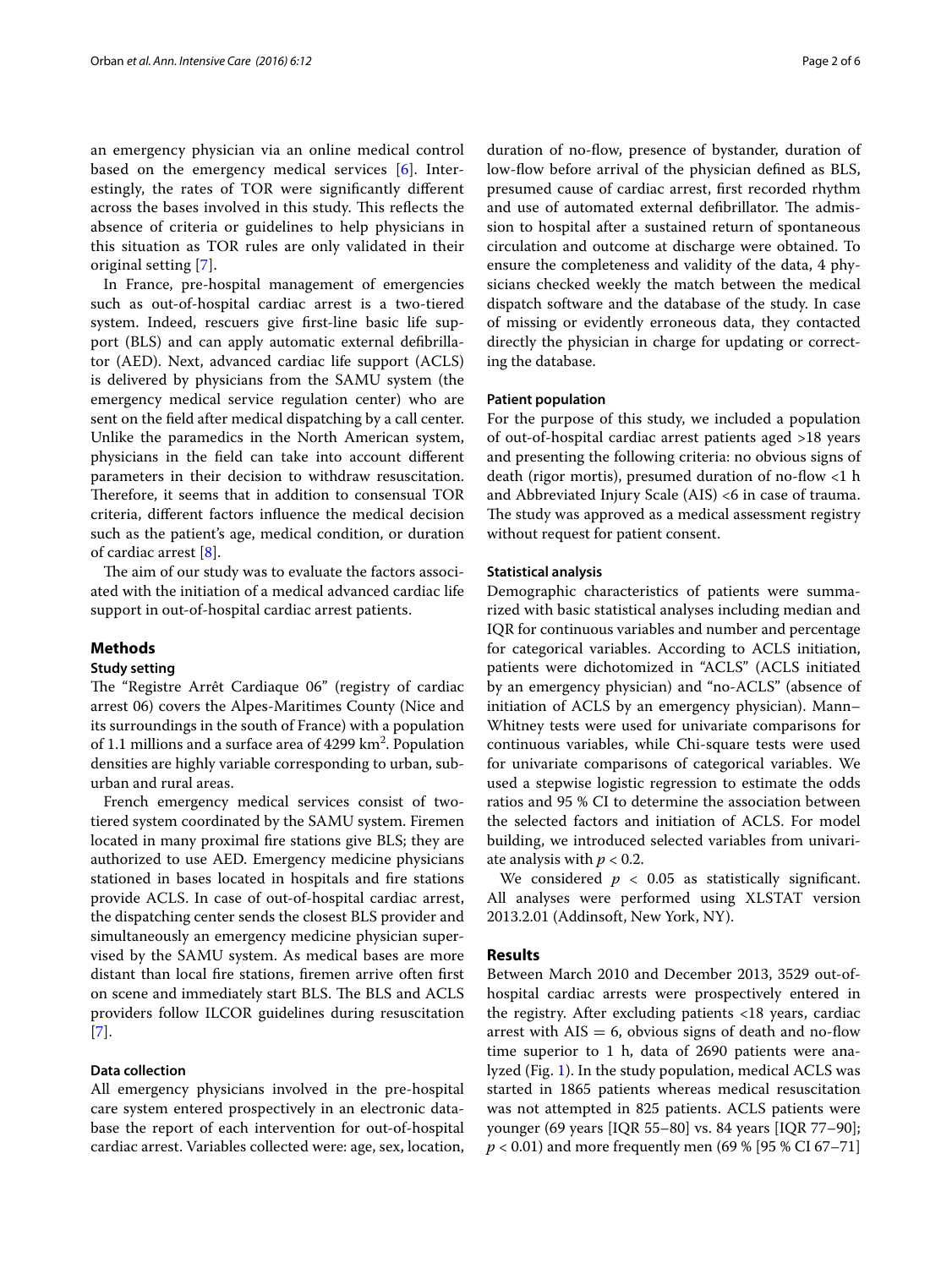

<span id="page-2-0"></span>vs. 51 % [95 % CI 48–54]; *p* < 0.01). They presented a higher percentage of witnessed cardiac arrest (76 % [95 % CI 74–78] vs. 67 % [95 % CI 63–70]; *p* < 0.01) and BLS (78 % [95 % CI 76–80] vs. 62 % [95 % CI 59–65]; *p* < 0.01). The duration of no-flow was shorter (5 min [IQR 1–10] vs. 15 min [IQR 8–20]; *p* < 0.01), whereas BLS duration was longer (7 min [IQR 2–10] vs. 7 min [IQR 0–15],  $p = 0.04$ ) in the ACLS patients. A higher proportion of shockable rhythm (9 % [95 % CI 8–11] vs. 0 % [95 % CI 0–1];  $p < 0.01$  and application of AED (16 % [95 % CI 14–17] vs. 2 % [95 % CI 1–3]; *p* < 0.01) were found in the ACLS group. The characteristics of the study population are reported in Table [1](#page-3-0).

A logistic regression including the potential factors associated with the initiation of ACLS was performed. The absence of BLS, AED use, suspected cardiac cause, specific locations such as home and nursing home, and first recorded rhythm were the most significant factors associated with the initiation of medical ACLS (Table [2](#page-3-1)).

## **Discussion**

In out-of-hospital cardiac arrest patients, we found several factors independently associated with the initiation of ACLS: age, suspected cause, location, duration of no-flow, initiation and duration of BLS, use of AED and first recorded rhythm. Thus, emergency physicians seem to initiate ACLS according to several criteria.

They represent a combination of TOR rules validated in pre-hospital setting, and prognostic factors described in resuscitated patients from out-of-hospital cardiac arrest. The TOR rules have been reported in several studies concerning BLS as well as ACLS [[3,](#page-4-2) [4,](#page-4-3) [9](#page-4-8)[–11\]](#page-4-9). Both are considered conservative as only the presence of all criteria leads to stop resuscitation efforts. International guidelines do not recommend application of North American TOR rules out of their setting [[7\]](#page-4-6) even if they seem to perform well [[9\]](#page-4-8). Thus, emergency physicians in the field are not supposed to take into account the complete list of criteria to decide starting ACLS. However, some parameters of the different ACLS TOR rules were associated individually with the decision, such as absence of witness, absence of BLS performed by a bystander and absence of defibrillation.

The other set of criteria corresponds to reported prognostic factors in out-of-hospital cardiac arrest patients [[12–](#page-4-10)[14\]](#page-4-11). First, the duration of no-flow was shorter in ACLS patients compared to no-ACLS patients. In the latter group, our study reports a median duration of no-flow of 15 min, exceeding the possibility of survival without intervention according to the model described by Larsen [[12\]](#page-4-10). Recent studies showed similar results with a strong correlation between "downtime" and outcome [\[14,](#page-4-11) [15](#page-4-12)]. Although it seems that no-flow duration influences initiation of ACLS in our study, we emphasize that previous works correlated this parameter and outcome only in resuscitated cardiac arrest patients. So the validation of no-flow duration for the decision to initiate ACLS needs further research. Second, patients presenting cardiac arrest at home or in nursing home are less likely to be resuscitated compared to other places. The importance of location on cardiac arrest resuscitation and outcome has been emphasized. Cardiac arrest patients present a better outcome if it occurs in a public place [[13](#page-4-13), [16](#page-4-14)]. Actually, the circumstances explain this result with a higher percentage of shockable rhythm, the presence of bystanders and the application of AED [\[13\]](#page-4-13). Although poorly studied, the social pressure exerted by families or bystander could influence the medical decision in different ways. In a recent study, Morrison et al. reported a significant non-compliance with TOR rules explained mainly by the family distress [\[17\]](#page-4-15). However, families or relatives could influence the decision differently. Indeed, they represent an important source of information about the medical condition of the patient or do-not resuscitate order and hence can influence on the decision to resuscitate or not. At the same time, the decision to initiate resuscitation in the presence of relatives could influence their psychological outcome. Indeed, a high percentage of relatives of cardiac arrest patients present post-traumatic stress disorder [\[18\]](#page-5-0). A recent study demonstrated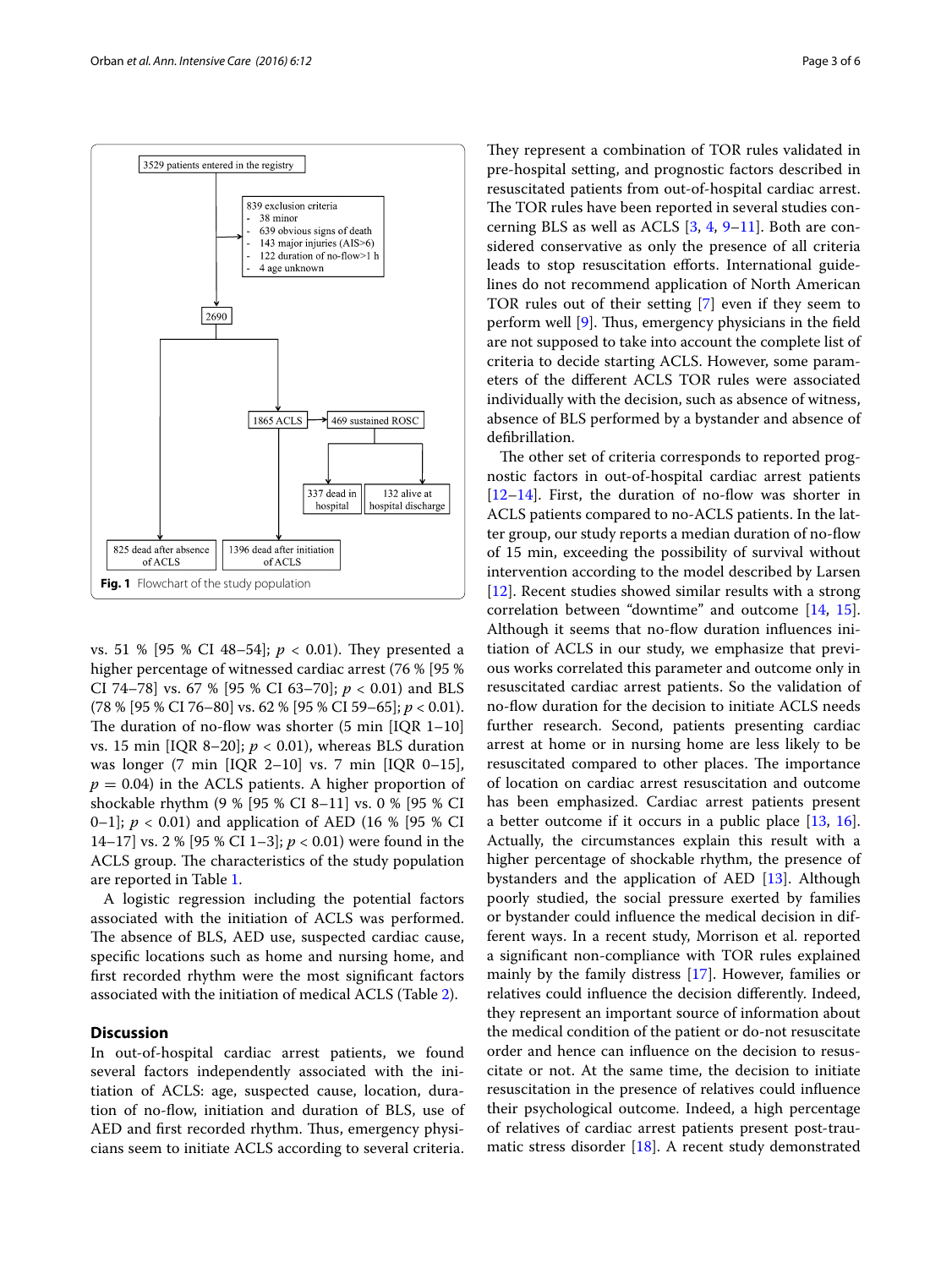#### <span id="page-3-0"></span>**Table 1 Baseline characteristics of the study patients**

|                           | <b>Study population</b> | $ACLS (n = 1865)$ | No-ACLS $(n = 825)$ | p value |
|---------------------------|-------------------------|-------------------|---------------------|---------|
| Age (years)               | 75 [60-84]              | 69 [55-80]        | 84 [77-90]          | < 0.01  |
| Sex (% men)               | 64 [62-65]              | 69 [67-71]        | 51 [48-54]          | < 0.01  |
| Witness (%)               | 73 [72-75]              | 76 [74-78]        | 67 [63-70]          | < 0.01  |
| Basic life support (%)    | 73 [71-75]              | 78 [76-80]        | 62 [59-65]          | < 0.01  |
| AED shock (%)             | $11$ [10-13]            | 16 [14-17]        | $2[1-3]$            | < 0.01  |
| Location (%)              |                         |                   |                     | < 0.01  |
| Home                      | 69 [67-70]              | 66 [64-69]        | 81 [78-84]          |         |
| Nursing home              | $6[5-6]$                | $2[1-3]$          | 12 [10-14]          |         |
| Street                    | $16[14-17]$             | 20 [18-22]        | $3[2-4]$            |         |
| Office                    | $2[1-2]$                | $2[1-3]$          | $0 [0 - 0]$         |         |
| Care facility             | $3 [2 - 3]$             | $2[1-3]$          | $3[2-4]$            |         |
| Other                     | $5[4-6]$                | $7[6-8]$          | $2[1-3]$            |         |
| First recorded rhythm (%) |                         |                   |                     | < 0.01  |
| Spontaneous activity      | $5[5-6]$                | $7[6-9]$          | $1 [0-2]$           |         |
| Asystole                  | 88 [87-89]              | 83 [82-85]        | 99 [98-99]          |         |
| Shockable rhythm          | $7[6-8]$                | $9[8-11]$         | $0[0-1]$            |         |
| Suspected etiology (%)    |                         |                   |                     | < 0.01  |
| Respiratory               | 28 [26-29]              | 27 [25-29]        | 29 [26-32]          |         |
| Cardiac                   | 32 [30-34]              | 38 [36-40]        | 18 [15-21]          |         |
| Trauma                    | $5[4-6]$                | $7[6-8]$          | $1[1-2]$            |         |
| Miscellaneous             | $9[8-10]$               | $7[6-8]$          | $12$ [10-15]        |         |
| Unknown                   | 26 [25-28]              | 20 [19-22]        | 39 [36-43]          |         |
| No-flow (min)             | $10 [2 - 15]$           | $5[1-10]$         | $15 [8 - 20]$       | < 0.01  |
| Low-flow (BLS) (min)      | $7[0-12]$               | $7[2-10]$         | $7 [0 - 15]$        | 0.04    |

<span id="page-3-1"></span>**Table 2 Multiple logistic regression model with initiation of ACLS by a physician as the dependent variable**

| Variable            | Odds ratio [95 % CI]   | p value |
|---------------------|------------------------|---------|
| Age                 | $0.93$ $[0.92 - 0.94]$ | < 0.01  |
| Female sex          | $0.92$ $[0.82 - 1.04]$ | 0.19    |
| No-flow             | $0.95$ $[0.93 - 0.96]$ | < 0.01  |
| <b>BLS</b> duration | 0.96 [0.94-0.97]       | < 0.01  |
| Absence of BLS      | $0.62$ [0.52-0.73]     | < 0.01  |
| AED use             | $1.59$ [1.18-2.16]     | < 0.01  |
| Cardiac cause       | 1.73 [1.30-2.30]       | < 0.01  |
| Respiratory cause   | $0.97$ $[0.74 - 1.27]$ | 0.84    |
| Trauma cause        | 1.43 [0.67-3.03]       | 0.35    |
| Home                | $0.50$ $[0.25 - 1.00]$ | 0.05    |
| Street              | 1.79 [0.79-4.06]       | 0.17    |
| Nursing home        | $0.23$ [0.11-0.51]     | < 0.01  |
| Asystole            | $0.31$ [0.18-0.51]     | < 0.01  |
| Shockable rhythm    | 2.13 [0.86-5.26]       | 0.10    |
|                     |                        |         |

that their presence during CPR improved psychological variables [[19](#page-5-1)]. Unfortunately, we did not collect the presence of families, relatives or caregivers, making it impossible to evaluate its impact on the intensity of care. Third, the initial rhythm correlates strongly with the initiation of ACLS in our study. Asystole was associated with the absence of ACLS, whereas a shockable rhythm or AED application was more frequent in the ACLS patients. This parameter represents also a described prognosis factor in out-of-hospital cardiac arrest in the field or after admission to intensive care unit [\[14,](#page-4-11) [20](#page-5-2)].

The key finding of our study is that ACLS and no-ACLS patients exhibit several significant differences. However, the results show a large overlap between the 2 groups, meaning that a large proportion of patients share similar characteristics. The key question is to understand why does a physician start ACLS or refrain to initiate resuscitative efforts in patients presenting similar characteristics. Apparently numerous prognosis factors (age, sex, no-flow, location, initial rhythm…) are incorporated to establish a prognosis in a few seconds. In the absence of recommendations, it sounds like a subjective decision based on the perception of the potential outcome of the patient. Thus, a decision to withhold ACLS in a patient having a potential good outcome would be a major ethical concern. Evidence-based medicine is not always translated strictly into clinical practice [\[21\]](#page-5-3). On the whole, our study illustrates a pragmatic application of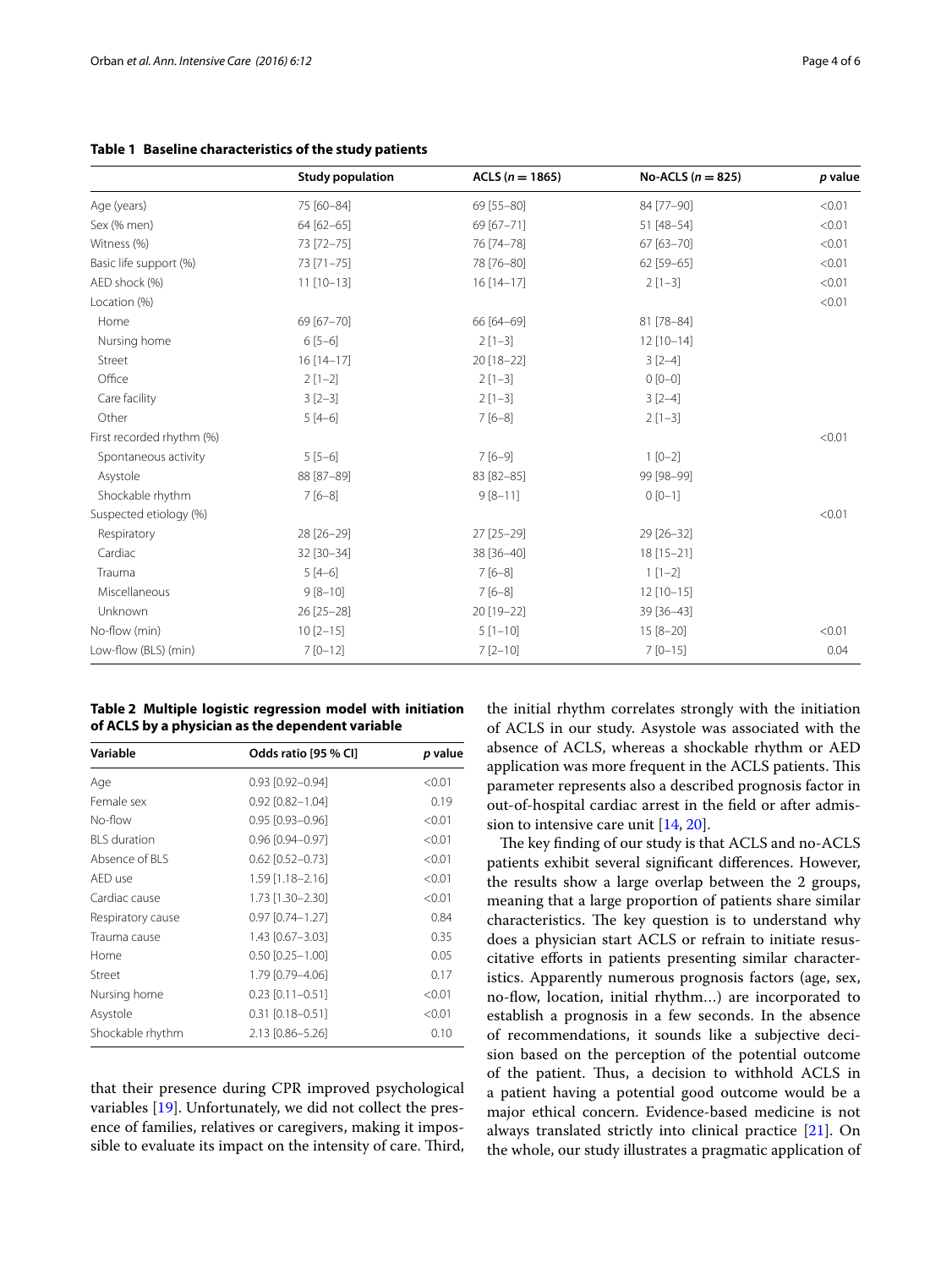evidence-based medicine: "research evidence, the clinical state and circumstances, as well as patient preferences and actions, all integrated together along with clinical expertise" [[22\]](#page-5-4).

While offering novel insights, some aspects of our study have to be interpreted with caution. The first limitation of our work is represented by the declarative nature of the study. Even if the emergency physicians filled out the form after each intervention, there is a possible discrepancy between what is declared and what is actually done. Second, because of the nature of the study, some parameters have not been collected. For example, it was impossible to evaluate several parameters such as the influence of the medical condition on care or the quality of BLS. Moreover, the influences of relatives or the social pressure during interventions have not been analyzed. These situations probably resulted in initiation of ACLS, whereas it was considered futile by the emergency physicians. Last, the organization of the French emergency medical service system is particular. In different countries, mainly paramedics provide BLS in the field, whereas in France, emergency physicians are always sent to the critical patient. Despite these shortcomings, we believe that our study raises important questions, which have to concern the medical community worldwide.

#### **Conclusions**

The medical decision to not initiate ACLS in out-of-hospital cardiac arrest patients seems to rely on a complex combination of validated criteria used for termination of resuscitation and factors resulting from an intuitive perception of the outcome. Decision-making involves intimately the ethics, competence but also the presence of environmental factors that can perturb or even impair correct judgment. Further studies are needed to validate these criteria and evaluate their respective influence on the crucial decision to resuscitate out-of hospital cardiac arrest patients.

#### **Authors' contributions**

 DG, JCO, JT and JL contributed to study concept and design. DG, NB, CM, EM, TSU, YK, NF, JC and JL acquired data. DG, JCO, JT, FLD and JL analyzed and interpreted the data. DG, JCO, JT, FLD and JL drafted the manuscript. DG, JCO, JT, FLD, NB, CM, EM, TSU, YK, NF and JL contributed to critical revision of the manuscript for important intellectual content. JCO, FLD and JL were involved in statistical analysis. DG and JL supervised the study. All authors read and approved the final manuscript.

#### **Author details**

<sup>1</sup> Medical Surgical ICU, Pasteur 2 Hospital, Nice University Hospital, 30 Voie Romaine, 06001 Nice, France. <sup>2</sup> Department of Emergency Medicine and SAMU‑SMUR, Pasteur 2 Hospital, Nice University Hospital, 30 Voie Romaine, 06001 Nice, France. 3 Department of Emergency Medicine, Bastia General Hospital, 20604 Bastia, France. <sup>4</sup> Department of Emergency Medicine, Antibes General Hospital, 107 avenue de Nice, 06600 Antibes, France.<br><sup>5</sup> Department of Emergency Medicine, Cannes General Hospital, 15 avenue des Broussailles, 06414 Cannes, France. <sup>6</sup> Department of Emergency Medicine, Princess Grace General Hospital, 1 avenue Pasteur, 98012 Monaco, Monaco.

<sup>7</sup> Department of Emergency Medicine, Grasse General Hospital, 28 chemin de Clavary, 06130 Grasse, France.

#### **Competing interests**

The authors declare that they have no competing interests.

Received: 25 September 2015 Accepted: 2 February 2016 Published online: 11 February 2016

#### **References**

- <span id="page-4-0"></span>1. de Vreede-Swagemakers JJ, Gorgels AP, Dubois-Arbouw WI, Dalstra J, Daemen MJ, van Ree JW, Stijns RE, Wellens HJ. Circumstances and causes of out-of-hospital cardiac arrest in sudden death survivors. Heart. 1998;79:356–61.
- <span id="page-4-1"></span>2. Nichol G, Thomas E, Callaway CW, Hedges J, Powell JL, Aufderheide TP, Rea T, Lowe R, Brown T, Dreyer J, Davis D, Idris A, Stiell I, Resuscitation Outcomes Consortium Investigators. Regional variation in out-of-hospital cardiac arrest incidence and outcome. JAMA. 2008;300:1423–31.
- <span id="page-4-2"></span>3. Morrison LJ, Verbeek PR, Zhan C, Kiss A, Allan KS. Validation of a universal prehospital termination of resuscitation clinical prediction rule for advanced and basic life support providers. Resuscitation. 2009;80:324–8.
- <span id="page-4-3"></span>4. Sasson C, Hegg AJ, Macy M, Park A, Kellermann A, McNally B, CARES Surveillance Group. Prehospital termination of resuscitation in cases of refractory out-of-hospital cardiac arrest. JAMA. 2008;300:1432–8.
- <span id="page-4-4"></span>5. Ong MEH, Jaffey J, Stiell I, Nesbitt L. Comparison of termination-ofresuscitation guidelines for basic life support: defibrillator providers in out-of-hospital cardiac arrest. Ann Emerg Med. 2006;47:337–43.
- <span id="page-4-5"></span>6. Eckstein M, Stratton SJ, Chan LS. Termination of resuscitative efforts for out-of-hospital cardiac arrests. Acad Emerg Med. 2005;12:65–70.
- <span id="page-4-6"></span>7. Nolan JP, Soar J, Zideman DA, Biarent D, Bossaert LL, Deakin C, Koster RW, Wyllie J, Böttiger B. European resuscitation council guidelines for resuscitation 2010 section 1. Executive summary. Resuscitation. 2010;81:1219–76.
- <span id="page-4-7"></span>8. Duchateau F-X, Burnod A, Ricard-Hibon A, Mantz J, Juvin P. Withholding advanced cardiac life support in out-of-hospital cardiac arrest: a prospective study. Resuscitation. 2008;76:134–6.
- <span id="page-4-8"></span>9. Kajino K, Kitamura T, Iwami T, Daya M, Ong MEH, Hiraide A, Shimazu T, Kishi M, Yamayoshi S. Current termination of resuscitation (TOR) guidelines predict neurologically favorable outcome in Japan. Resuscitation. 2013;84:54–9.
- 10. Morrison LJ, Visentin LM, Kiss A, Theriault R, Eby D, Vermeulen M, Sherbino J, Verbeek PR, TOR Investigators. Validation of a rule for termination of resuscitation in out-of-hospital cardiac arrest. N Engl J Med. 2006;355:478–87.
- <span id="page-4-9"></span>11. Ruygrok ML, Byyny RL, Haukoos JS. Validation of 3 termination of resuscitation criteria for good neurologic survival after out-of-hospital cardiac arrest. Ann Emerg Med. 2009;54:239–47.
- <span id="page-4-10"></span>12. Larsen MP, Eisenberg MS, Cummins RO, Hallstrom AP. Predicting survival from out-of-hospital cardiac arrest: a graphic model. Ann Emerg Med. 1993;22:1652–8.
- <span id="page-4-13"></span>13. Weisfeldt ML, Everson-Stewart S, Sitlani C, Rea T, Aufderheide TP, Atkins DL, Bigham B, Brooks SC, Foerster C, Gray R, Ornato JP, Powell J, Kudenchuk PJ, Morrison LJ, Resuscitation Outcomes Consortium Investigators. Ventricular tachyarrhythmias after cardiac arrest in public versus at home. N Engl J Med. 2011;364:313–21.
- <span id="page-4-11"></span>14. Bougouin W, Lamhaut L, Marijon E, Jost D, Dumas F, Deye N, Beganton F, Empana J-P, Chazelle E, Cariou A, Jouven X. Characteristics and prognosis of sudden cardiac death in greater Paris. Intensive Care Med. 2014;40:846–54.
- <span id="page-4-12"></span>15. Vukmir RB. Survival from prehospital cardiac arrest is critically dependent upon response time. Resuscitation. 2006;69:229–34.
- <span id="page-4-14"></span>16. Iwami T, Hiraide A, Nakanishi N, Hayashi Y, Nishiuchi T, Uejima T, Morita H, Shigemoto T, Ikeuchi H, Matsusaka M, Shinya H, Yukioka H, Sugimoto H. Outcome and characteristics of out-of-hospital cardiac arrest according to location of arrest: a report from a large-scale, population-based study in Osaka, Japan. Resuscitation. 2006;69:221–8.
- <span id="page-4-15"></span>17. Morrison LJ, Eby D, Veigas PV, Zhan C, Kiss A, Arcieri V, Hoogeveen P, Loreto C, Welsford M, Dodd T, Mooney E, Pilkington M, Prowd C, Reichl